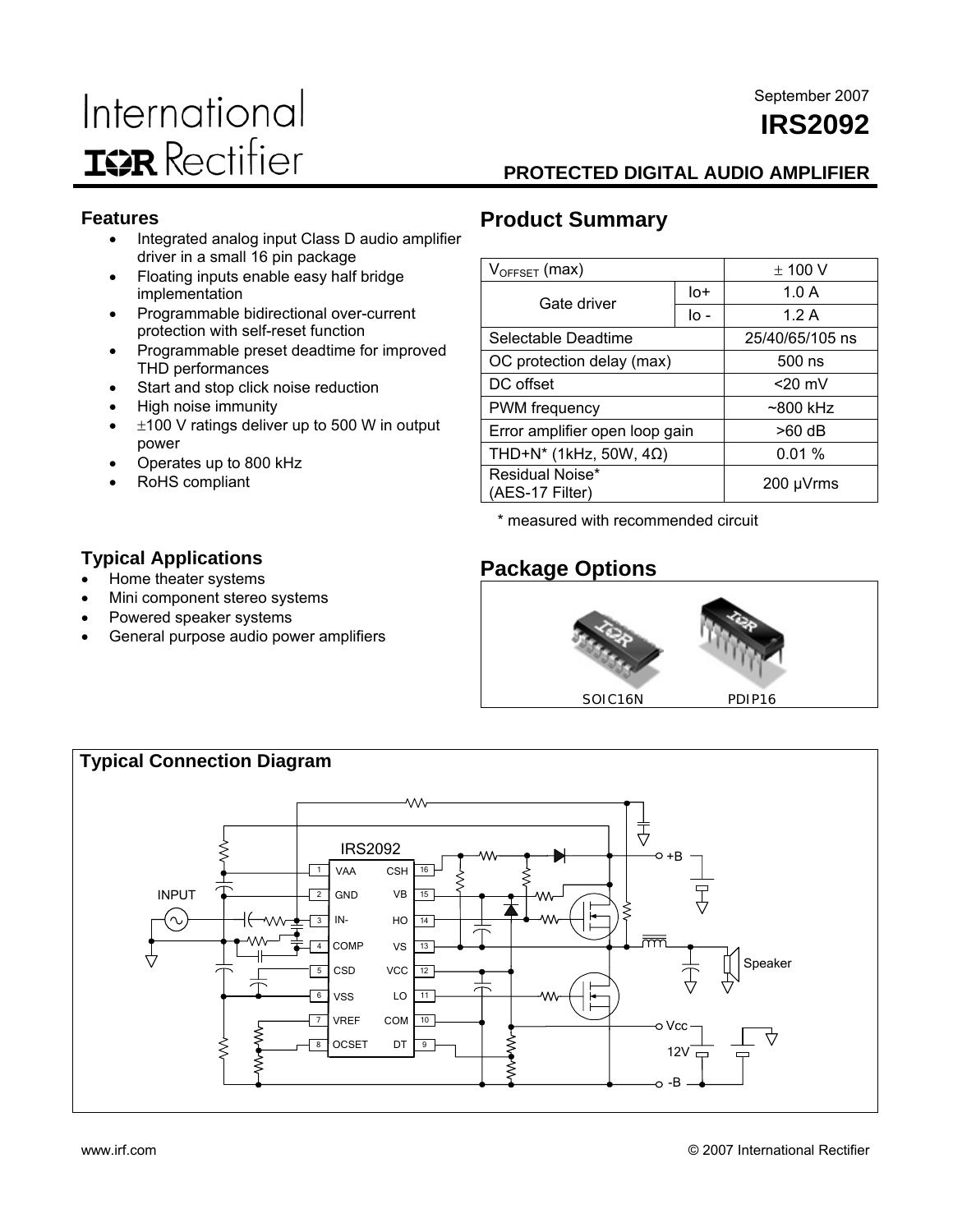| <b>Table of Contents</b>                    | Page |
|---------------------------------------------|------|
| Description                                 | 3    |
| Simplified Block Diagram                    | 4    |
| <b>Typical Application Diagram</b>          | 4    |
| <b>Qualification Information</b>            | 5    |
| Absolute Maximum Ratings                    | 6    |
| <b>Recommended Operating Conditions</b>     | 7    |
| <b>Electrical Characteristics</b>           | 8    |
| <b>Waveform Definitions</b>                 | 10   |
| Functional Block Diagram                    | 11   |
| Input/Output Pin Equivalent Circuit Diagram | 12   |
| <b>Lead Definitions</b>                     | 13   |
| Lead Assignments                            | 13   |
| Package Details                             | 14   |
| Tape and Reel Details                       | 16   |
| Part Marking Information                    | 17   |
| Ordering Information                        | 18   |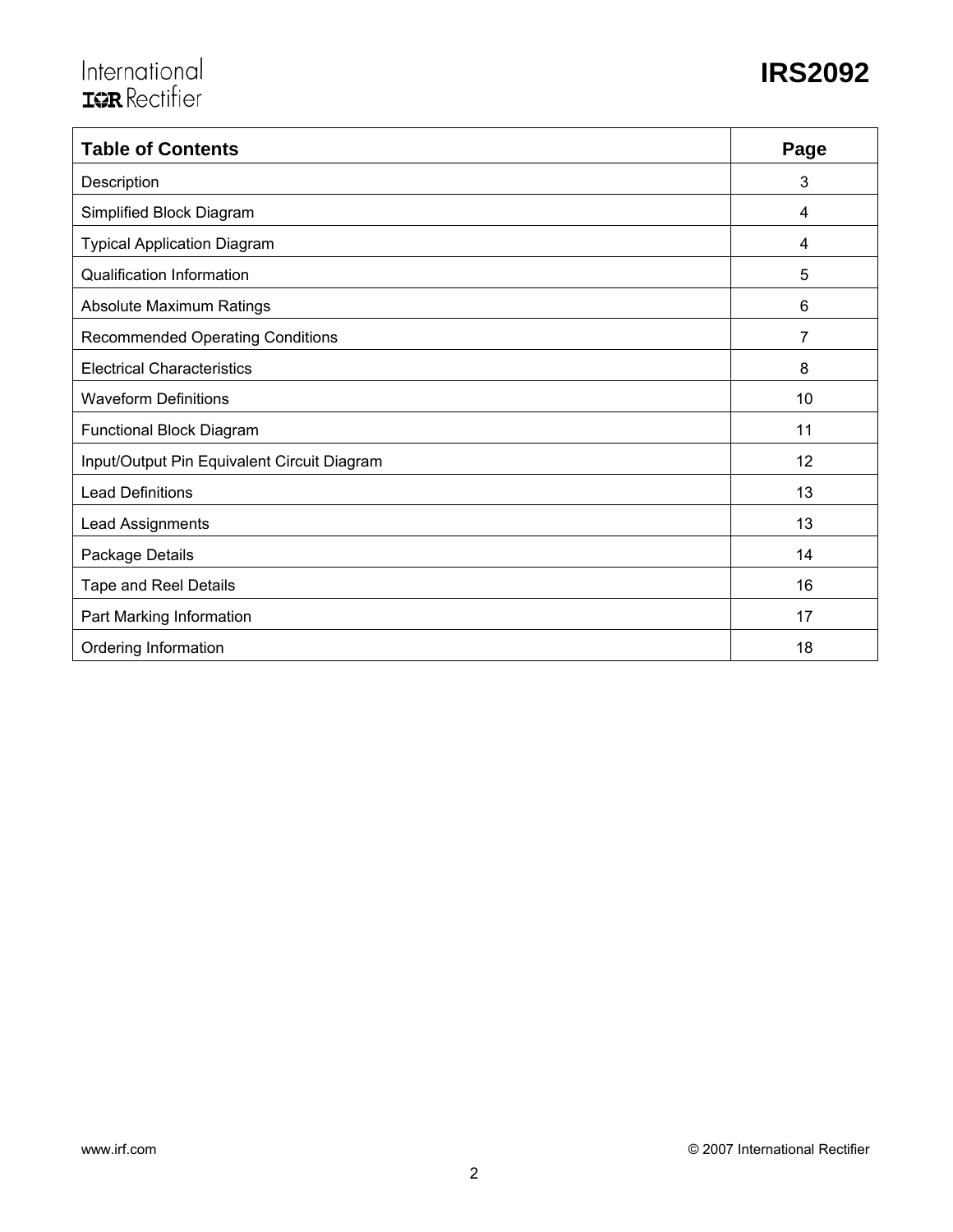

### International **ISR** Rectifier

### **Description**

The IRS2092 is a high voltage, high performance Class D audio amplifier driver with PWM modulator and protection. In conjunction with two external MOSFET and a few external components, a complete Class D audio amplifier with protection can be realized.

International Rectifier's proprietary noise isolation technology allows high current gate drive stage and high speed low noise error amplifier reside on a single small silicon die.

Open elements of PWM modulator section allow flexible PWM topology implementation.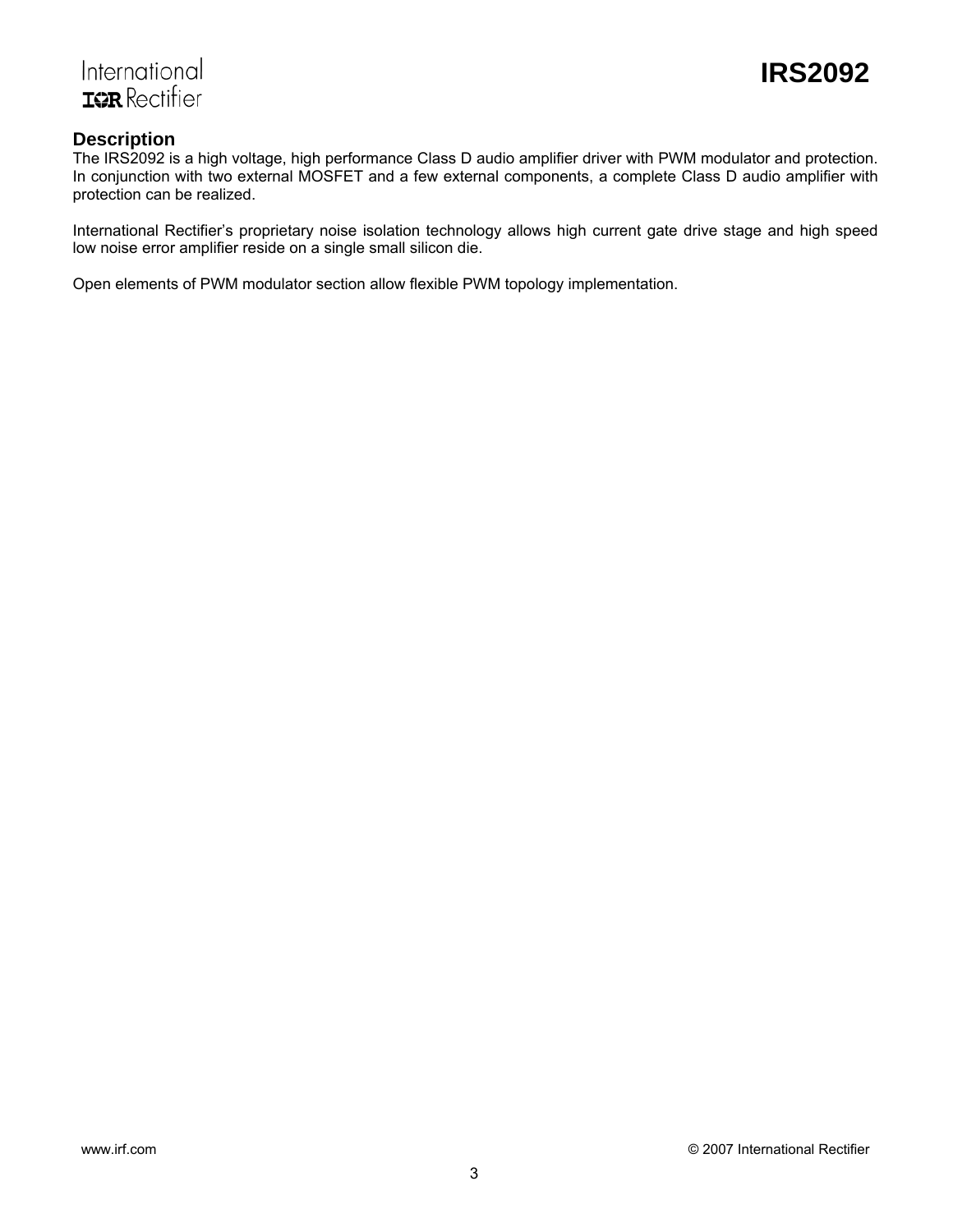### **Simplified Block Diagram**



### **Typical Application Diagram**

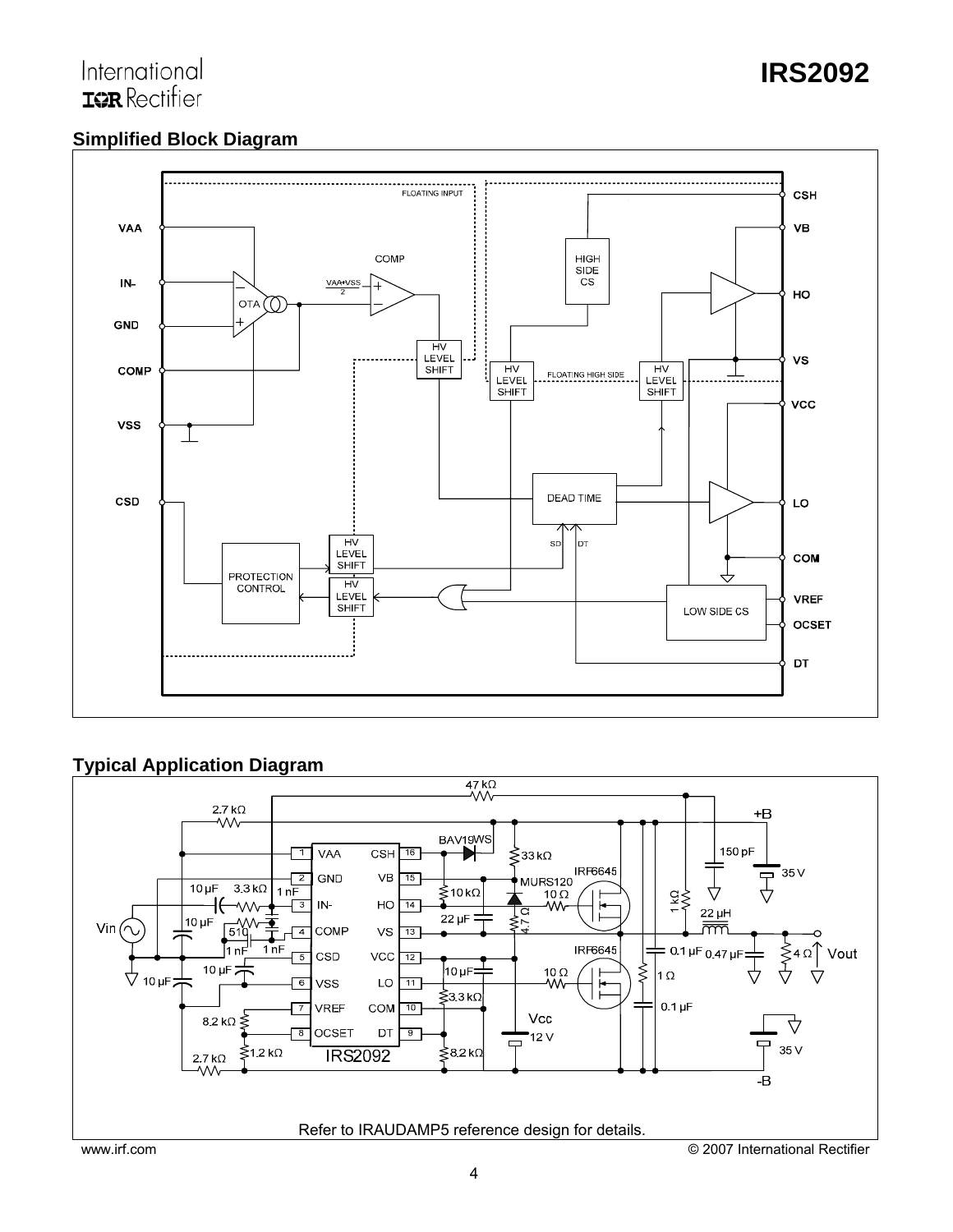### **Qualification Information**†

|                                   |                             |                                              | Industrial <sup>tt</sup>                                    |  |  |
|-----------------------------------|-----------------------------|----------------------------------------------|-------------------------------------------------------------|--|--|
|                                   |                             | (per JEDEC JESD 47E)                         |                                                             |  |  |
| <b>Qualification Level</b>        |                             |                                              | Comments: This IC has passed JEDEC's Industrial             |  |  |
|                                   |                             |                                              | qualification. IR's Consumer qualification level is granted |  |  |
|                                   |                             | by extension of the higher Industrial level. |                                                             |  |  |
| <b>Moisture Sensitivity Level</b> |                             | SOIC <sub>16N</sub>                          | $MSL3^{\dagger\dagger\dagger}$                              |  |  |
|                                   |                             | DIP <sub>16</sub>                            | (per IPC/JEDEC J-STD-020C)                                  |  |  |
|                                   | Machine Model               | Class B                                      |                                                             |  |  |
|                                   |                             | (per JEDEC standard JESD22-A114D)            |                                                             |  |  |
| <b>ESD</b>                        | Human Body Model            | Class 2                                      |                                                             |  |  |
|                                   |                             | (per EIA/JEDEC standard EIA/JESD22-A115-A)   |                                                             |  |  |
|                                   | <b>Charged Device Model</b> |                                              | Class IV                                                    |  |  |
|                                   |                             | (per JEDEC standard JESD22-C101C)            |                                                             |  |  |
| <b>IC Latch-Up Test</b>           |                             | Class I, Level A                             |                                                             |  |  |
|                                   |                             | (per JESD78A)                                |                                                             |  |  |
| <b>RoHS Compliant</b>             |                             |                                              | Yes                                                         |  |  |

† Qualification standards can be found at International Rectifier's web site http://www.irf.com/

†† Higher qualification ratings may be available should the user have such requirements. Please contact your International Rectifier sales representative for further information.

††† Higher MSL ratings may be available for the specific package types listed here. Please contact your International Rectifier sales representative for further information.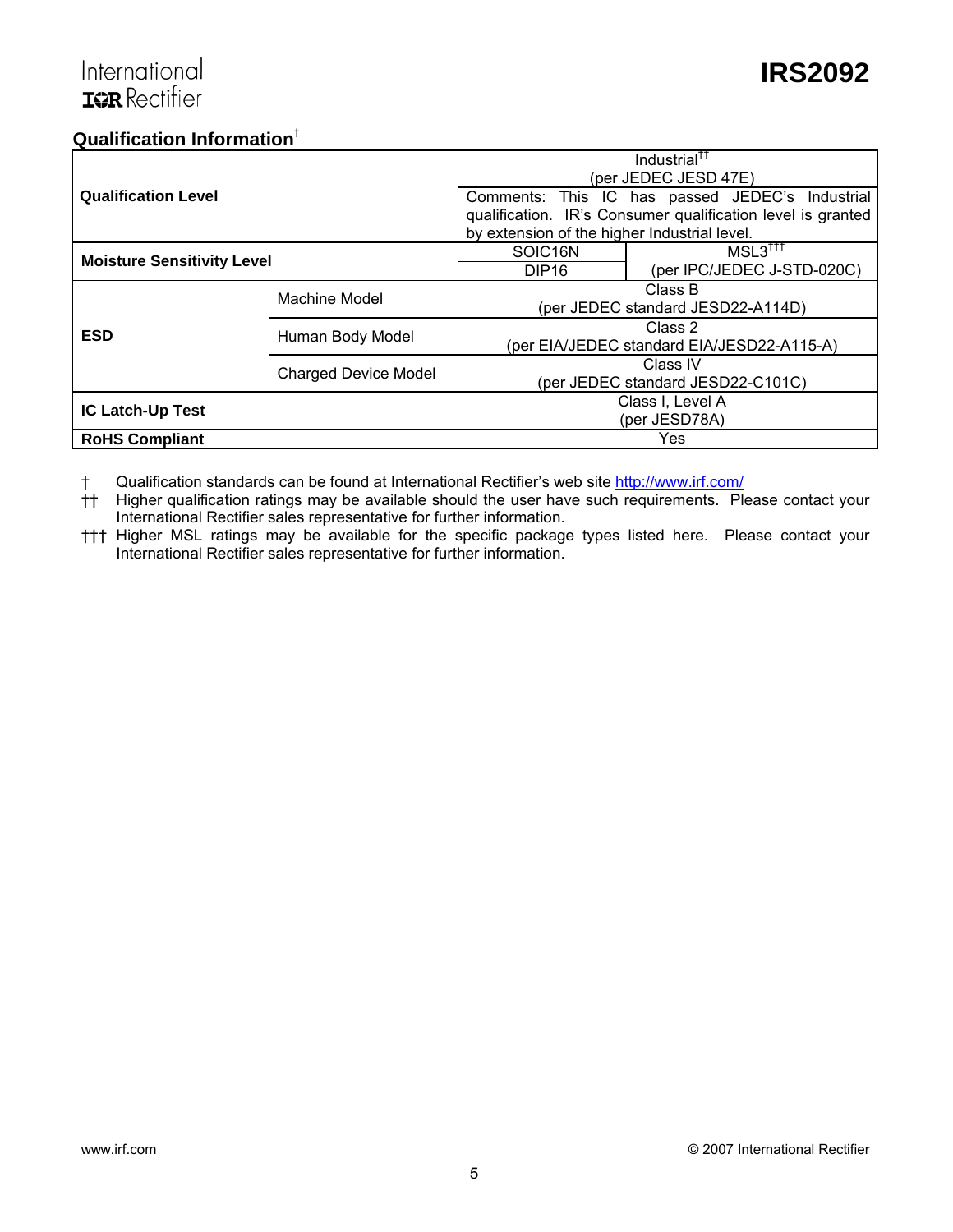### **Absolute Maximum Ratings**

Absolute Maximum Ratings indicate sustained limits beyond which damage to the device may occur. All voltage parameters are absolute voltages referenced to COM; all currents are defined positive into any lead. The Thermal Resistance and Power Dissipation ratings are measured under board mounted and still air conditions.

| <b>Symbol</b>              | <b>Definition</b>                                          | Min                               | <b>Max</b>                   | <b>Units</b>         |               |
|----------------------------|------------------------------------------------------------|-----------------------------------|------------------------------|----------------------|---------------|
| $V_B$                      | High side floating supply voltage                          |                                   | $-0.3$                       | 220                  |               |
| $V_{\rm S}$                | High side floating supply voltage (Note2)                  |                                   | $V_B - 20$                   | $V_B + 0.3$          |               |
| V <sub>HO</sub>            | High side floating output voltage                          |                                   | $V_S - 0.3$                  | $V_{B} + 0.3$        |               |
| $V_{CSH}$                  | CSH pin input voltage                                      |                                   | $Vs -0.3$                    | $V_{B} + 0.3$        |               |
| $V_{\rm CC}$               | Low side fixed supply voltage (Note2)                      |                                   | $-0.3$                       | 20                   |               |
| $V_{LO}$                   | Low side output voltage                                    | $-0.3$                            | $Vcc+0.3$                    | $\vee$               |               |
| $\mathsf{V}_{\mathsf{AA}}$ | Floating input positive supply voltage (Note2)             |                                   | (See IAAZ)                   | 210                  |               |
| $V_{SS}$                   | Floating input negative supply voltage (Note2)             |                                   | $-1$<br>(See Issz)           | GND +0.3             |               |
| <b>V<sub>GND</sub></b>     | Floating input supply ground voltage                       | $V_{SS}$ -0.3<br>(See $I_{SSZ}$ ) | $V_{AA} + 0.3$<br>(See IAAZ) |                      |               |
| $I_{IN}$                   | Inverting input current (Note1)                            |                                   | ±3                           | mA                   |               |
| $V_{\text{CSD}}$           | SD pin input voltage                                       | $V_{SS}$ -0.3                     | $V_{AA} + 0.3$               |                      |               |
| $V_{COMP}$                 | COMP pin input voltage                                     | $V_{SS}$ -0.3                     | $V_{AA} + 0.3$               | $\vee$               |               |
| $V_{DT}$                   | DT pin input voltage                                       |                                   | $-0.3$                       | $V_{\text{CC}}$ +0.3 |               |
| $V_{OCSET}$                | OCSET pin input voltage                                    |                                   | $-0.3$                       | $V_{CC}$ +0.3        |               |
| $I_{\text{AAZ}}$           | Floating input positive supply zener clamp current (Note2) |                                   | ---                          | 20                   |               |
| $I_{SSZ}$                  | Floating input negative supply zener clamp current (Note2) |                                   |                              | 20                   |               |
| $I_{CCZ}$                  | Low side supply zener clamp current (Note3)                |                                   | ---                          | 10                   | mA            |
| $I_{BSZ}$                  | Floating supply zener clamp current (Note3)                |                                   |                              | 10                   |               |
| <b>I</b> OREF              | Reference output current                                   |                                   | ---                          | 5                    |               |
| dV <sub>S</sub> /dt        | Allowable Vs voltage slew rate                             |                                   | ---                          | 50                   | V/ns          |
| $dV_{SS}/dt$               | Allowable Vss voltage slew rate (Note3)                    | ---                               | 50                           | V/ms                 |               |
| Pd                         | Maximum power dissipation $@T_A \leq +25°C$                | SOIC16N                           | ---                          | 1.0                  | W             |
|                            |                                                            | <b>DIP16</b>                      | ---                          | 1.6                  |               |
| $Rth_{JA}$                 | Thermal resistance, Junction to ambient                    | SOIC16N                           | ---                          | 115                  | $\degree$ C/W |
|                            | <b>DIP16</b>                                               |                                   | ---                          | 75                   |               |
| $T_{\rm J}$                | Junction Temperature                                       |                                   | ---                          | 150                  | $\circ$ C     |
| $T_S$                      | <b>Storage Temperature</b>                                 |                                   | $-55$                        | 150                  | $\circ$ C     |
| $T_L$                      | Lead temperature (soldering, 10 seconds)                   | ---                               | 300                          | $\circ$ C            |               |

Note1: IN- contains clamping diode to GND.

Note2:  $V_{DD} - IN +$ , GND - $V_{SS}$ ,  $V_{CC}$ -COM and  $V_B$ - $V_S$  contain internal shunt zener diodes. Please note that the voltage ratings of these can be limited by the clamping current.

Note3: For the rising and falling edges of step signal of 10 V.  $V_{SS}$ =15 V to 200 V.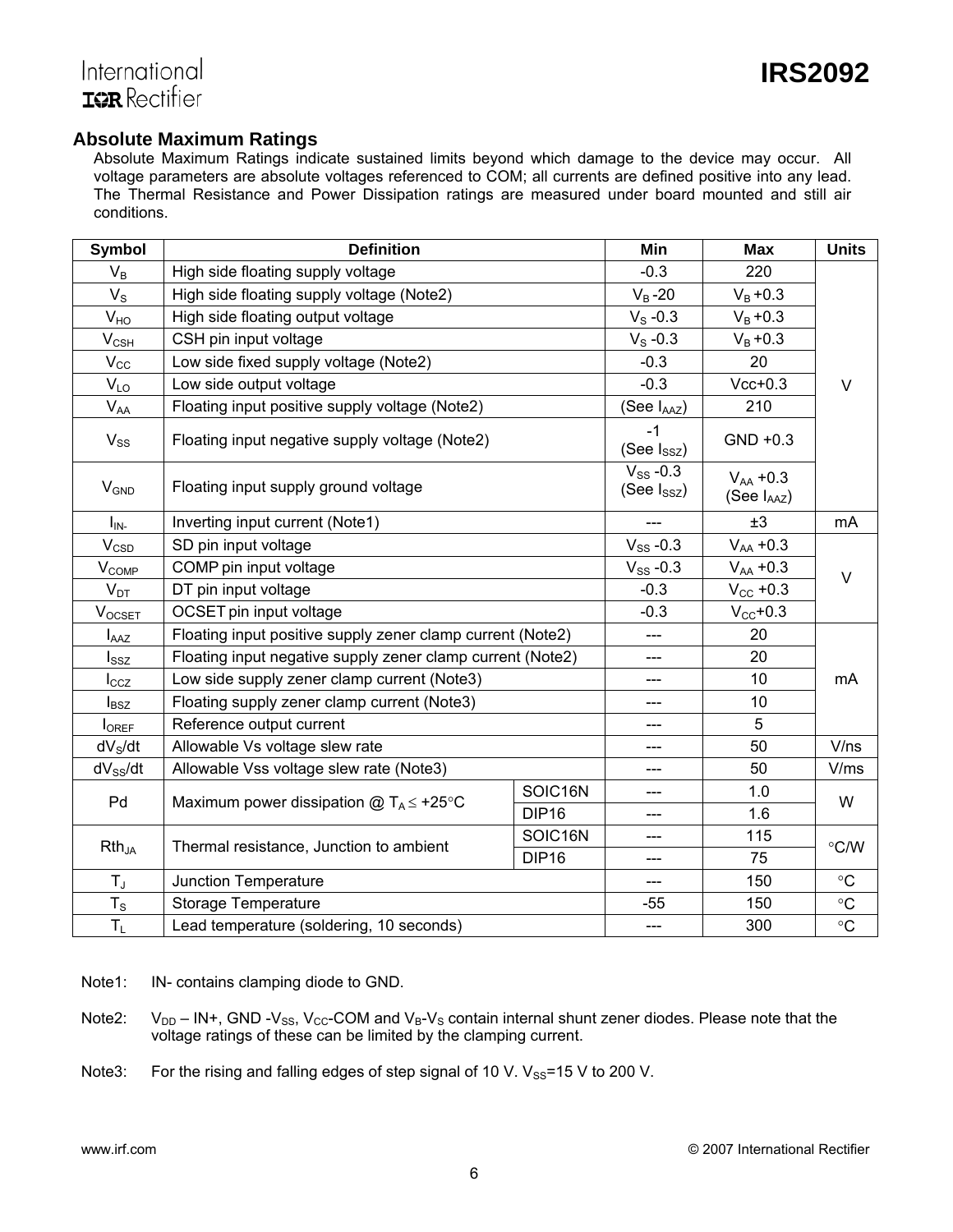### **Recommended Operating Conditions**

For proper operation, the device should be used within the recommended conditions below. The Vs and COM offset ratings are tested with supplies biased at  $V_{AA}$ - $V_{SS}$ =10 V,  $V_{CC}$ =12 V and  $V_B$ - $V_S$ =12 V. All voltage parameters are absolute voltages referenced to COM; all currents are defined positive into any lead.

| Symbol                      | <b>Definition</b>                                     | Min.              | Max.              | <b>Units</b> |
|-----------------------------|-------------------------------------------------------|-------------------|-------------------|--------------|
| $V_B$                       | High side floating supply absolute voltage            | $V_S + 10$        | $V_S + 18$        | $\vee$       |
| $V_{\rm S}$                 | High side floating supply offset voltage              | (Note 1)          | 200               |              |
| $I_{\text{AAZ}}$            | Floating input positive supply zener clamp current    | 1                 | 11                | mA           |
| $I_{SSZ}$                   | Floating input negative supply zener clamp current    | 1                 | 11                |              |
| $V_{SS}$                    | Floating input supply absolute voltage                | $\mathbf 0$       | 200               |              |
| $V_{HO}$                    | High side floating output voltage                     | Vs                | $V_B$             |              |
| $\mathsf{V}_{\mathsf{CC}}$  | Low side fixed supply voltage                         | 10                | 18                |              |
| $V_{LO}$                    | Low side output voltage                               | 0                 | $V_{CC}$          | V            |
| $\mathsf{V}_{\mathsf{GND}}$ | GND pin input voltage                                 | $V_{SS}$ (Note 3) | $V_{AA}$ (Note 3) |              |
| $V_{\mathsf{IN}^-}$         | Inverting input voltage                               | $V_{GND}$ -0.5    | $V_{GND}$ +0.5    |              |
| $V_{CSD}$                   | CSD pin input voltage                                 | $V_{SS}$          | $V_{AA}$          |              |
| $V_{\text{COMP}}$           | COMP pin input voltage                                | $V_{SS}$          | $V_{AA}$          |              |
| $C_{COMP}$                  | COMP pin phase compensation capacitor to GND          | 1                 | $\blacksquare$    | nF           |
| $V_{DT}$                    | DT pin input voltage                                  | $\mathbf 0$       | $V_{\rm CC}$      | V            |
| $I_{OREF}$                  | Reference output current to COM (Note 2)              | 0.3               | 0.8               | mA           |
| $V_{OCSET}$                 | OCSET pin input voltage                               | 0.5               | 5                 | $\vee$       |
| $V_{CSH}$                   | CSH pin input voltage                                 | Vs                | $V_B$             |              |
| dVss/dt                     | Allowable Vss voltage slew rate upon power-up (Note4) |                   | 50                | V/ms         |
| $I_{PW}$                    | Input pulse width                                     | 10 (Note 5)       |                   | ns           |
| $\mathsf{f}_\mathsf{SW}$    | <b>Switching Frequency</b>                            |                   | 800               | kHz          |
| $T_A$                       | <b>Ambient Temperature</b>                            | -40               | 125               | $\circ$ C    |

Note 1: Logic operational for Vs equal to -5 V to +200 V. Logic state held for Vs equal to -5 V to -V<sub>BS</sub>.

Note 2: Nominal voltage for V<sub>REF</sub> is 5.1 V. I<sub>OREF</sub> of 0.3 – 0.8 mA dictates total external resistor value on VREF to be 6.3 kΩ to 16.7 kΩ.

Note 3: GND input voltage is limited by  $I_{AAZ}$  and  $I_{SSZ}$ .

Note 4:  $V_{SS}$  ramps up from 0 V to 200 V.

Note 5: Output logic status may not respond correctly if input pulse width is smaller than the minimum pulse width.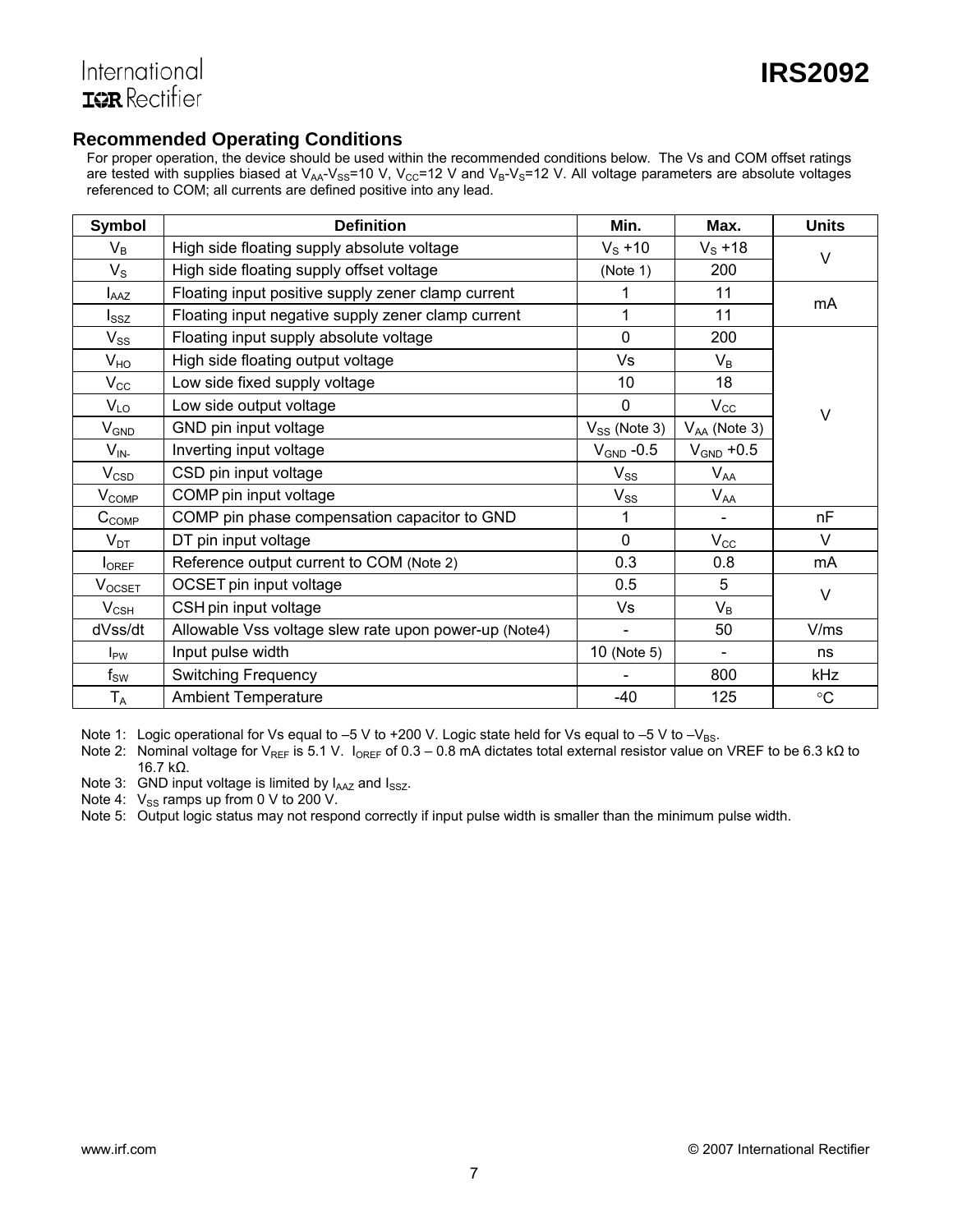### **Electrical Characteristics**

 $V_{CC}$ ,  $V_{BS}$  = 12 V,  $V_{SS}$  =  $V_S$  = COM = 0 V,  $V_{AA}$  = 10 V,  $C_L$  = 1 nF and  $T_A$  = 25 °C unless otherwise specified.

| Symbol                                 | <b>Definition</b>                                                                           | Min                          | <b>Typ</b>          | <b>Max</b>               | <b>Units</b> | <b>Test Conditions</b>                                                |  |
|----------------------------------------|---------------------------------------------------------------------------------------------|------------------------------|---------------------|--------------------------|--------------|-----------------------------------------------------------------------|--|
| <b>Low Side Supply</b>                 |                                                                                             |                              |                     |                          |              |                                                                       |  |
| $UV_{CC+}$                             | Vcc supply UVLO positive threshold                                                          | 8.4                          | 8.9                 | 9.4                      |              |                                                                       |  |
| $\mathsf{U} \mathsf{V}_{\mathsf{CC}}$  | Vcc supply UVLO negative threshold                                                          | 8.2                          | 8.7                 | 9.2                      | $\vee$       |                                                                       |  |
| <b>UVCCHYS</b>                         | $UV_{CC}$ hysteresis                                                                        | $\blacksquare$               | 0.2                 | $\overline{\phantom{a}}$ |              |                                                                       |  |
| $I_{\text{QCC}}$                       | Low side quiescent current                                                                  |                              |                     | 3                        | mA           | $V_{DT} = V_{CC}$                                                     |  |
| <b>V<sub>CLAMPL</sub></b>              | Low side zener diode clamp voltage                                                          | 19.6                         | 20.4                | 21.6                     | $\vee$       | $I_{CC} = 5$ mA                                                       |  |
|                                        | <b>High Side Floating Supply</b>                                                            |                              |                     |                          |              |                                                                       |  |
| $UV_{BS+}$                             | High side well UVLO positive threshold                                                      | 8.0                          | 8.5                 | 9.0                      |              |                                                                       |  |
| $\overline{\mathsf{UV}}_{\mathsf{BS}}$ | High side well UVLO negative threshold                                                      | 7.8                          | 8.3                 | 8.8                      | $\vee$       |                                                                       |  |
| <b>UVBSHYS</b>                         | $UV_{BS}$ hysteresis                                                                        | $\frac{1}{2}$                | 0.2                 | $\overline{\phantom{a}}$ |              |                                                                       |  |
| $I_{\text{QBS}}$                       | High side quiescent current                                                                 | $\qquad \qquad \blacksquare$ |                     | 1                        | mA           |                                                                       |  |
| $L_{\rm KH}$                           | High to Low side leakage current                                                            | $\blacksquare$               | $\overline{a}$      | 50                       | μA           | $V_B = V_S = 200 V$                                                   |  |
| <b>V<sub>CLAMPH</sub></b>              | High side zener diode clamp voltage                                                         | 19.6                         | 20.4                | 21.6                     | $\vee$       | $I_{BS} = 5$ mA                                                       |  |
|                                        | <b>Floating Input Supply</b>                                                                |                              |                     |                          |              |                                                                       |  |
| $UV_{AA+}$                             | VA+, VA- floating supply UVLO positive<br>threshold from Vss                                | 8.2                          | 8.7                 | 9.2                      |              | $V_{SS}$ =0 V, GND pin<br>floating                                    |  |
| $UV_{AA}$                              | VA+, VA- floating supply UVLO negative<br>threshold from Vss                                | 7.7                          | 8.2                 | 8.7                      | $\vee$       | $V_{SS}$ =0 V, GND pin<br>floating                                    |  |
| <b>UVAAHYS</b>                         | $UV_{AA}$ hysteresis                                                                        | $\overline{a}$               | 0.5                 |                          |              | $V_{SS}$ =0 V, GND pin<br>floating                                    |  |
| $I_{QAAO}$                             | Floating Input positive quiescent supply<br>current                                         |                              | 0.5                 | $\overline{2}$           |              | $V_{AA}$ =10 V, V <sub>SS</sub> =0 V,<br>$V_{CSD} = VSS$              |  |
| $I_{QAA1}$                             | Floating Input positive quiescent supply<br>current                                         |                              | 8                   | 11                       | mA           | $V_{AA}$ =10 V, V <sub>SS</sub> =0 V,<br>$V_{CSD} = VAA$              |  |
| $I_{QAA2}$                             | Floating Input positive quiescent supply<br>current                                         |                              | 8                   | 11                       |              | $V_{AA} = 10 V, V_{SS} = 0 V,$<br>$V_{CSD} = GND$                     |  |
| <b>LKM</b>                             | Floating input side to Low side leakage<br>current                                          |                              |                     | 50                       | μA           | $V_{AA} = V_{SS} = V_{GND} =$<br>100 V                                |  |
| $V_{CLAMPM+}$                          | V <sub>AA</sub> floating supply zener diode clamp<br>voltage, positive, with respect to GND | 6.0                          | 7.0                 | 8.0                      | $\vee$       | $I_{AA} = 5$ mA, $I_{SS} = 5$ mA,<br>$V_{GND}=0 V,$<br>$V_{CSD}$ =VSS |  |
| V <sub>CLAMPM-</sub>                   | V <sub>SS</sub> floating supply zener diode clamp<br>voltage, negative, with respect to GND | $-8.0$                       | $-7.0$              | $-6.0$                   |              | $I_{AA} = 5$ mA, $I_{SS} = 5$ mA,<br>$V_{GND}=0 V,$<br>$V_{CSD}$ =VSS |  |
|                                        | Audio Input (V <sub>GND</sub> =0, VAA=5V, V <sub>SS</sub> =-5V)                             |                              |                     |                          |              |                                                                       |  |
| $V_{OS}$                               | Input offset voltage                                                                        | $-15$                        | 0                   | 15                       | mV           |                                                                       |  |
| $I_{\text{BIN}}$                       | Input bias current                                                                          | $\frac{1}{2}$                | $\overline{a}$      | $\overline{40}$          | nA           |                                                                       |  |
| <b>BW</b>                              | Small signal bandwidth                                                                      | $\overline{\phantom{a}}$     | 9                   | $\overline{\phantom{a}}$ | <b>MHz</b>   | $C_{COMP}=2$ nF,<br>$Rf=3.3 k\Omega$                                  |  |
| $\overline{V}_{\text{COMP}}$           | OTA Output voltage                                                                          | $\overline{V}AA-1$           | $\bar{\phantom{a}}$ | $VSS+1$                  | $\vee$       |                                                                       |  |
| $g_m$                                  | OTA transconductance                                                                        |                              | 100                 |                          | mS           | $V_{IN}$ =10 mV                                                       |  |
| $G_V$                                  | OTA gain                                                                                    | 60                           |                     |                          | dB           |                                                                       |  |
| $\rm V_{Nrms}$                         | OTA input noise voltage                                                                     |                              | 250                 |                          | mVrms        | BW=20 kHz,<br>Resolution<br><b>BW=22 Hz</b><br>Fig.5                  |  |
| <b>SR</b>                              | Slew rate                                                                                   | $\overline{\phantom{m}}$     | ±5                  |                          | V/us         | $C_{COMP}=1$ nF                                                       |  |
| <b>CMRR</b>                            | Common-mode rejection ratio                                                                 | $\overline{\phantom{a}}$     | 60                  | $\sim$                   |              |                                                                       |  |
| <b>PSRR</b>                            | Supply voltage rejection ratio                                                              | $\blacksquare$               | 65                  |                          | dB           |                                                                       |  |
|                                        | <b>PWM</b> comparator                                                                       |                              |                     |                          |              |                                                                       |  |
| <b>Vth<sub>pwM</sub></b>               | PWM comparator threshold in COMP                                                            | $\overline{\phantom{a}}$     | $(VAA-VSS)/2$       |                          | V            |                                                                       |  |
| $f_{\text{OTA}}$                       | COMP pin star-up local oscillation                                                          | 0.7                          | 1.0                 | 1.3                      | MHz          | $V_{CSD} = GND$                                                       |  |

www.irf.com **Example 2007** International Rectifier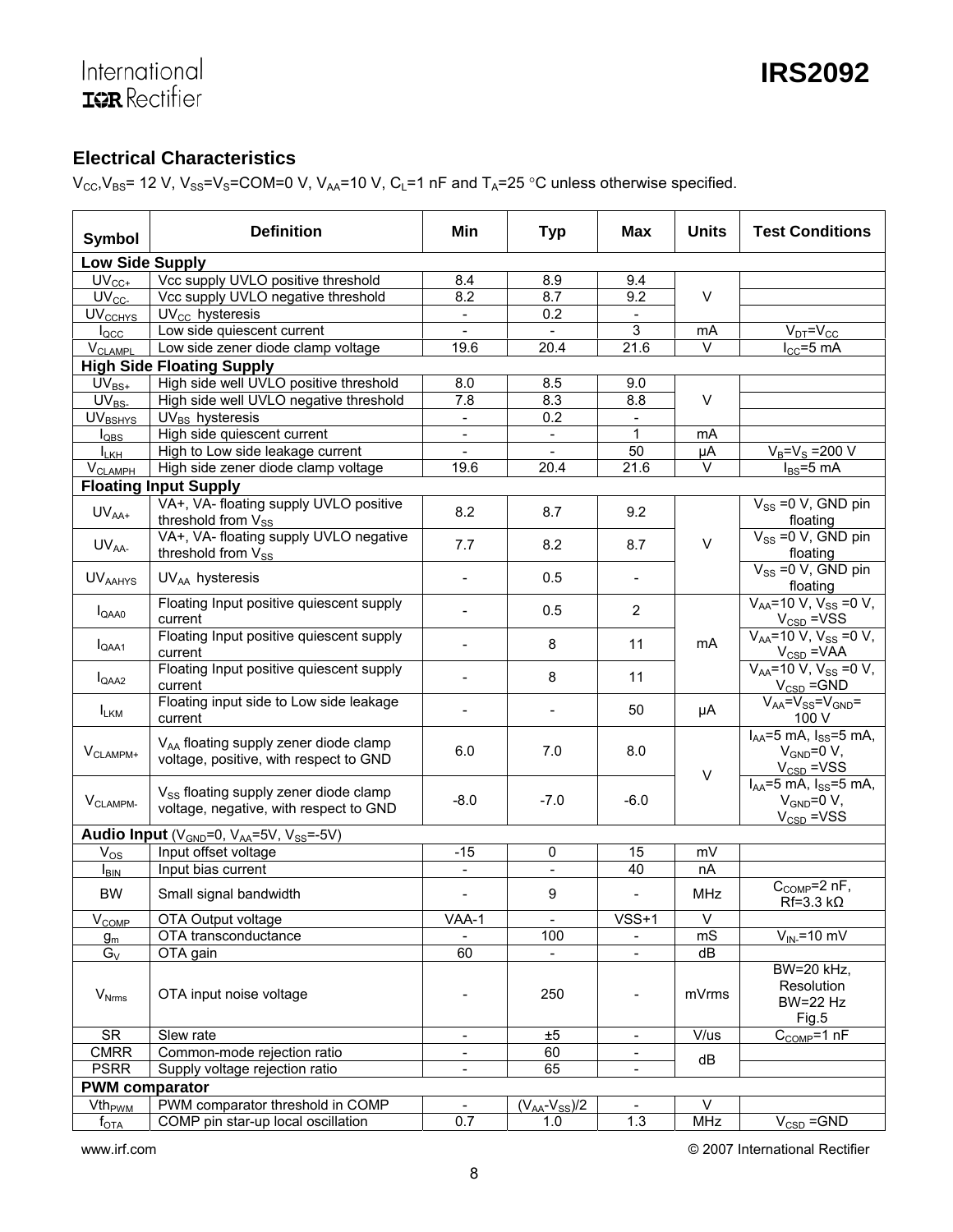### **IRS2092**

# International<br>Tarkectifier

|                           | <b>Protection</b>                                                                                                |                              |                              |                          |        |                                        |
|---------------------------|------------------------------------------------------------------------------------------------------------------|------------------------------|------------------------------|--------------------------|--------|----------------------------------------|
| $V_{REF}$                 | Reference output voltage                                                                                         | 4.8                          | 5.1                          | 5.4                      |        | $I_{OREF}$ = 0.5 mA                    |
| $Vth_{OCL}$               | Low side OC threshold in Vs                                                                                      | 1.1<br>1.2                   |                              | 1.3                      |        | OCSET=1.2 V.                           |
|                           |                                                                                                                  |                              |                              |                          | V      | Fig.6                                  |
| Vth <sub>och</sub>        | High side OC threshold in V <sub>CSH</sub>                                                                       | $1.1 + VS$                   | $1.2 + Vs$                   | $1.3 + Vs$               |        | Vs=200 V.                              |
| Vth1                      | CSD pin shutdown release threshold                                                                               | 0.62xV <sub>DD</sub>         | 0.70xV <sub>DD</sub>         | $0.78xV_{DD}$            |        |                                        |
| Vth2                      | CSD pin self reset threshold                                                                                     | $\overline{0.26}$ x $V_{DD}$ | $\overline{0.30}$ x $V_{DD}$ | 0.34xV <sub>DD</sub>     |        |                                        |
| $I_{\text{CSD+}}$         | CSD pin discharge current                                                                                        | 70                           | 100                          | 130                      | μA     | $V_{CSD}$ = $V_{SS}$ +5 V              |
| $I_{\text{CSD-}}$         | CSD pin charge current                                                                                           | 70                           | 100                          | 130                      |        | $V_{\text{CSD}} = V_{\text{SS}} + 5 V$ |
| $t_{SD}$                  | Shutdown propagation delay from $V_{CSD}$ ><br>$V_{SS}$ + Vth <sub>och</sub> to Shutdown                         | $\frac{1}{2}$                |                              | 250                      |        |                                        |
| $t_{OCH}$                 | Propagation delay time from V <sub>CSH</sub> ><br>Vth <sub>och</sub> to Shutdown                                 | $\blacksquare$               | $\overline{\phantom{a}}$     | 500                      | ns     | Fig.3                                  |
| $t_{\rm OCL}$             | Propagation delay time from Vs> Vth <sub>ocL</sub><br>to Shutdown                                                | $\overline{a}$               | $\blacksquare$               | 500                      |        | Fig.4                                  |
| <b>Gate Driver</b>        |                                                                                                                  |                              |                              |                          |        |                                        |
| $10+$                     | Output high short circuit current (Source)                                                                       | $\blacksquare$               | 1.0                          | $\overline{\phantom{a}}$ | A      | Vo=0 V, PW<10 µs                       |
| I <sub>O</sub>            | Output low short circuit current (Sink)                                                                          |                              | 1.2                          |                          | A      | Vo=12 V, PW<10 µs                      |
| $V_{OL}$                  | Low level out put voltage<br>LO-COM, HO-VS                                                                       | $\overline{\phantom{a}}$     | $\blacksquare$               | 0.1                      |        |                                        |
| $V_{OH}$                  | High level out put voltage<br>VCC-LO, VB-HO                                                                      | $\overline{\phantom{a}}$     | $\overline{\phantom{a}}$     | 1.4                      | $\vee$ | $lo = 0 A$                             |
| ton                       | High and low side turn-on propagation<br>delav                                                                   | $\overline{\phantom{a}}$     | 360                          | $\equiv$                 |        | $V_{DT} = V_{CC}$                      |
| toff                      | High and low side turn-off propagation<br>delay                                                                  | $\sim$                       | 335                          | $\blacksquare$           |        | $V_{DT} = V_{CC}$                      |
| tr                        | Turn-on rise time                                                                                                | $\overline{\phantom{a}}$     | $\overline{20}$              | 50                       |        |                                        |
| $\overline{\mathfrak{t}}$ | Turn-off fall time                                                                                               |                              | 15                           | 35                       |        |                                        |
| DT <sub>1</sub>           | Deadtime: LO turn-off to HO turn-on<br>$(DTLO-HO)$ & HO turn-off to LO turn-on<br>$(DT_{HO-LO})$                 | 15                           | 25                           | 35                       |        | $V_{DT} > V_{DT1}$                     |
| DT <sub>2</sub>           | Deadtime: LO turn-off to HO turn-on<br>(DT <sub>LO-HO</sub> ) & HO turn-off to LO turn-on<br>$(DTHO-LO)$         | 25                           | 40                           | 55                       | ns     | $VDT1 > VDT > VDT2$                    |
| DT <sub>3</sub>           | Deadtime: LO turn-off to HO turn-on<br>(DT <sub>LO-HO</sub> ) & HO turn-off to LO turn-on<br>$(DT_{HO-LO})$      | 50                           | 65                           | 85                       |        | $VDT2 > VDT > VDT3$                    |
| DT4                       | Deadtime: LO turn-off to HO turn-on<br>(DT <sub>LO-HO</sub> ) & HO turn-off to LO turn-on<br>$(DTHO-LO)VDT=VDT4$ | 85                           | 105                          | 135                      |        | $V_{DT3}$ > $V_{DT}$ > $V_{DT4}$       |
| $V_{DT1}$                 | DT mode select threshold 2                                                                                       | 0.51xVec                     | 0.57xVec                     | 0.63xVec                 |        |                                        |
| $V_{D12}$                 | DT mode select threshold 3                                                                                       | 0.32xVcc                     | 0.36xVcc                     | 0.40xVec                 | V      |                                        |
| V <sub>DT3</sub>          | DT mode select threshold 4                                                                                       | 0.21xVec                     | 0.23xVec                     | 0.25xVcc                 |        |                                        |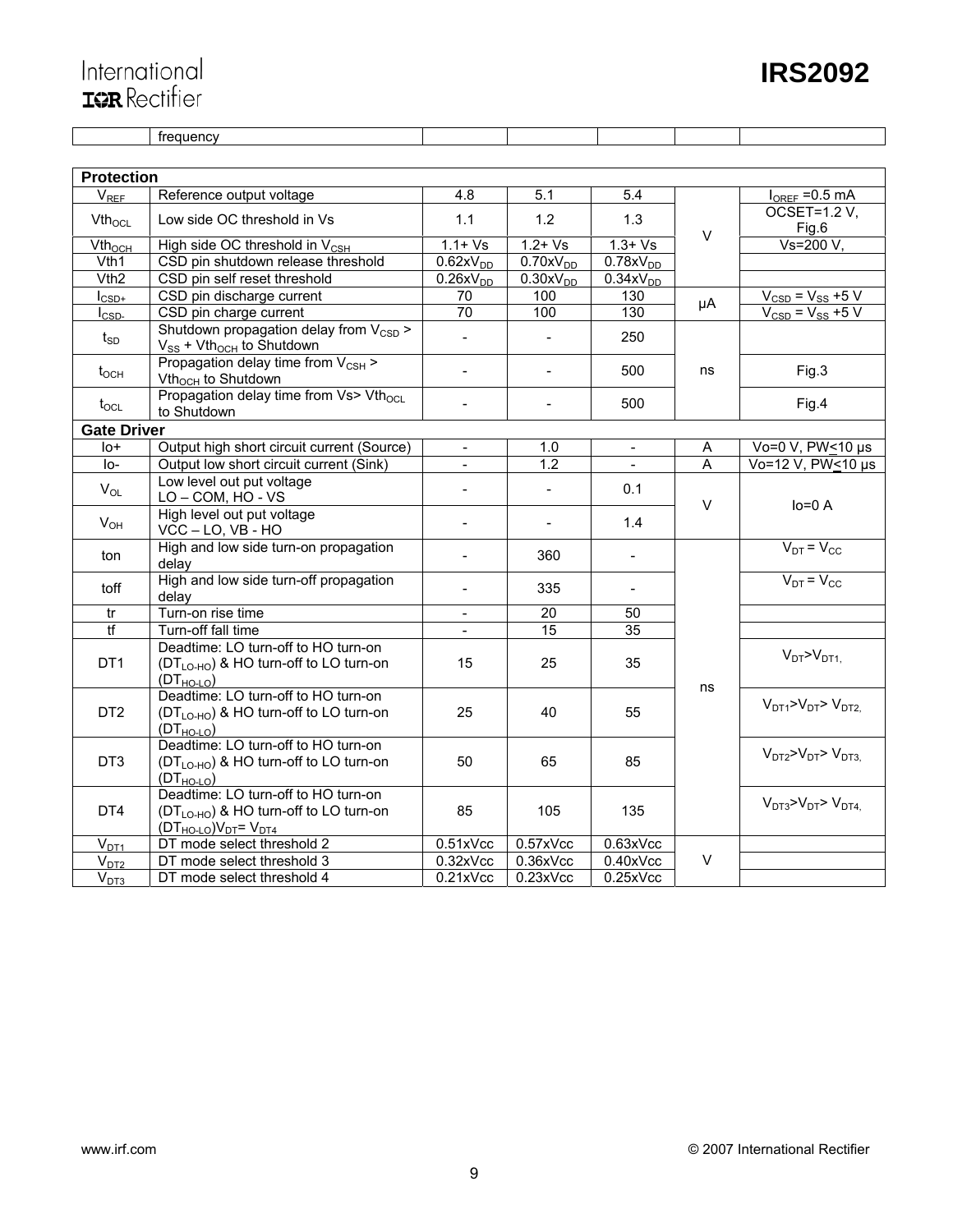### International **IGR** Rectifier

### **IRS2092**

### **Waveform Definitions**





**Figure 1: Switching Time Waveform Definitions Figure 2: CSD to Shutdown Waveform Definitions** 



Vth<sub>och</sub> 90% CSH HO VS

Figure 3: V<sub>S</sub> > Vth<sub>ocL</sub> to Shutdown Waveform **Figure 4: V<sub>CSH</sub> > Vth<sub>ocH</sub> to Shutdown Waveform** 



**Figure 5: OTA input noise voltage mesurent circuit** 



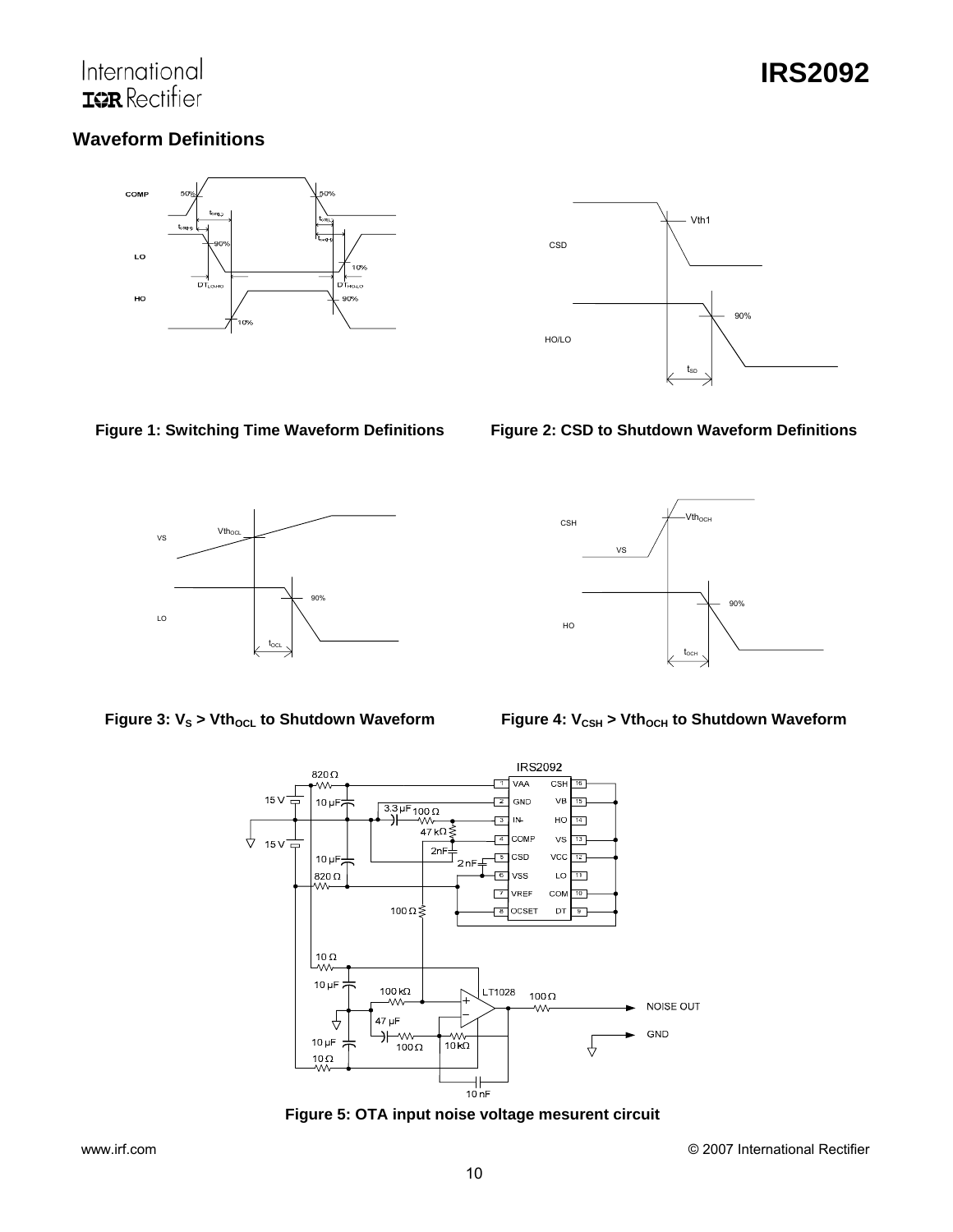### **Functional Block Diagram: IRS2092**

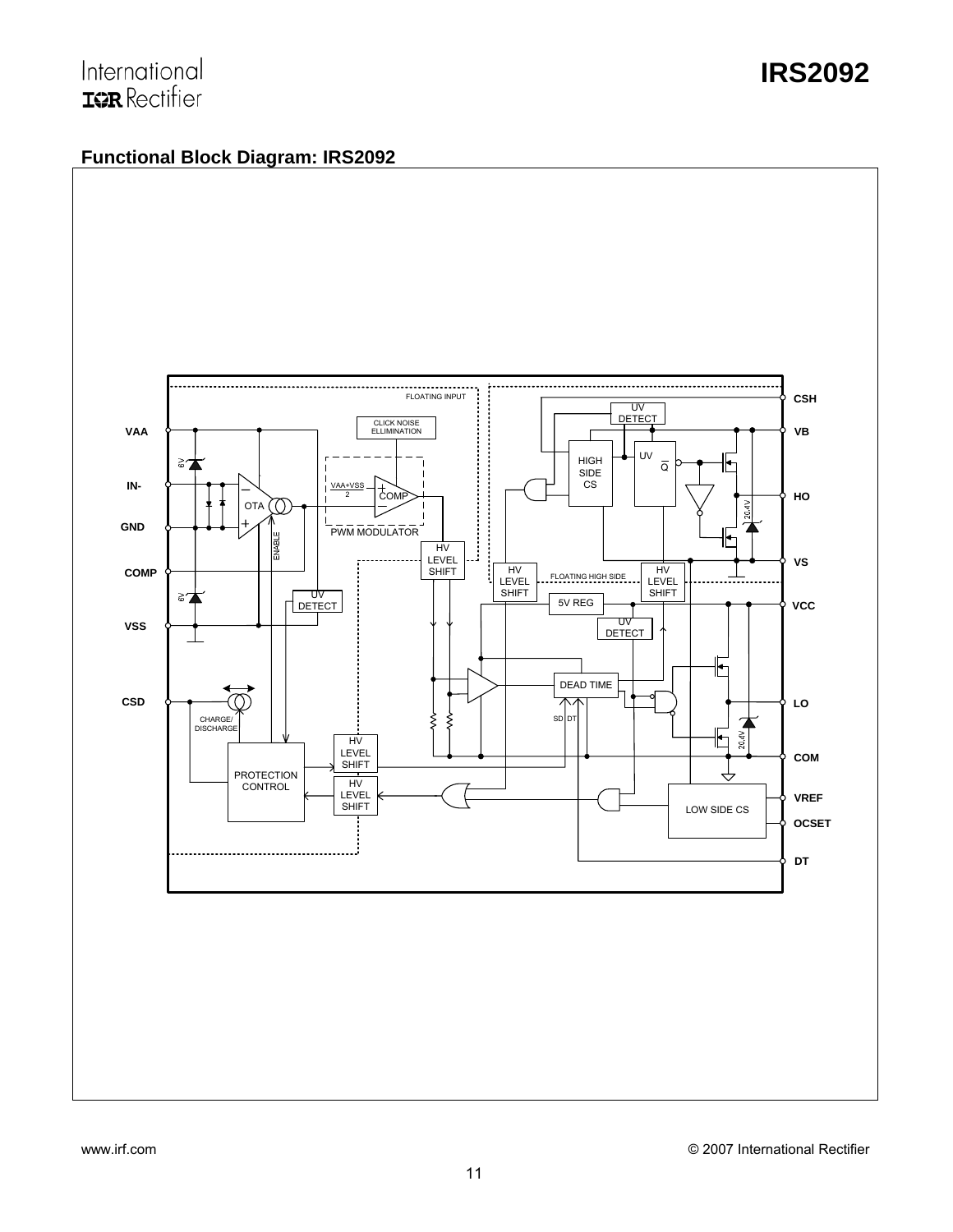### **IRS2092**



### **Input/Output Pin Equivalent Circuit Diagrams: IRS2092**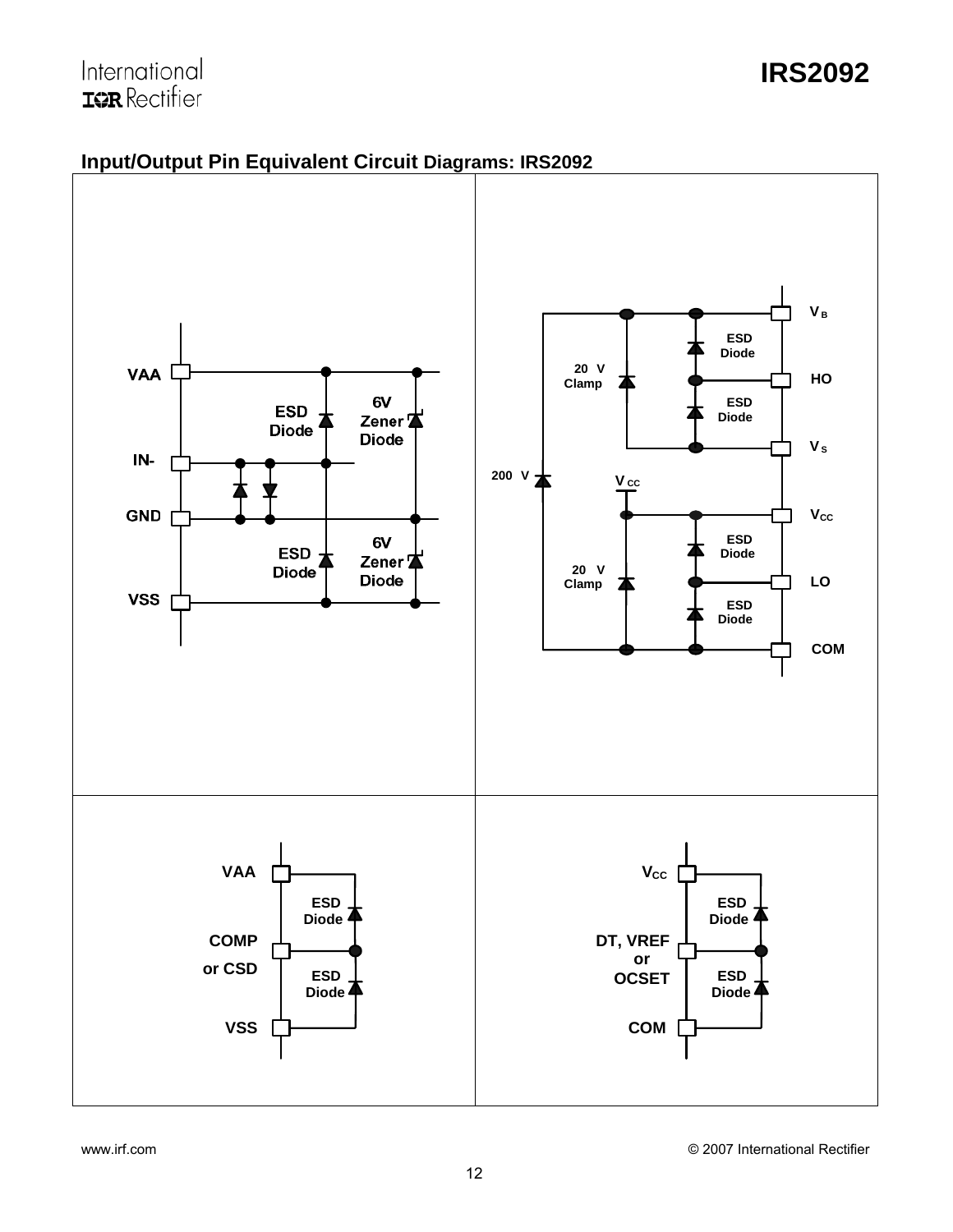

#### **Lead Definitions: IRS2092**

| Pin#         | <b>Symbol</b> | <b>Description</b>                         |
|--------------|---------------|--------------------------------------------|
|              | VAA           | Floating input positive supply             |
| $\mathbf{2}$ | <b>GND</b>    | Floating input supply return               |
| 3            | IN-           | Analog inverting input                     |
| 4            | <b>COMP</b>   | Phase compensation input, comparator input |
| 5            | <b>CSD</b>    | Shutdown timing capacitor                  |
| 6            | VSS           | Floating input negative supply             |
| 7            | <b>VREF</b>   | 5V reference voltage to program OCSET pin  |
| 8            | <b>OCSET</b>  | Low side over current threshold setting    |
| 9            | DT            | Deadtime program input                     |
| 10           | <b>COM</b>    | Low side supply return                     |
| 11           | LO            | Low side output                            |
| 12           | <b>VCC</b>    | Low side supply                            |
| 13           | VS            | High side floating supply return           |
| 14           | HO            | High side output                           |
| 15           | VB            | High side floating supply                  |
| 16           | CSH           | High side over current sensing input       |

### **Lead Assignments**



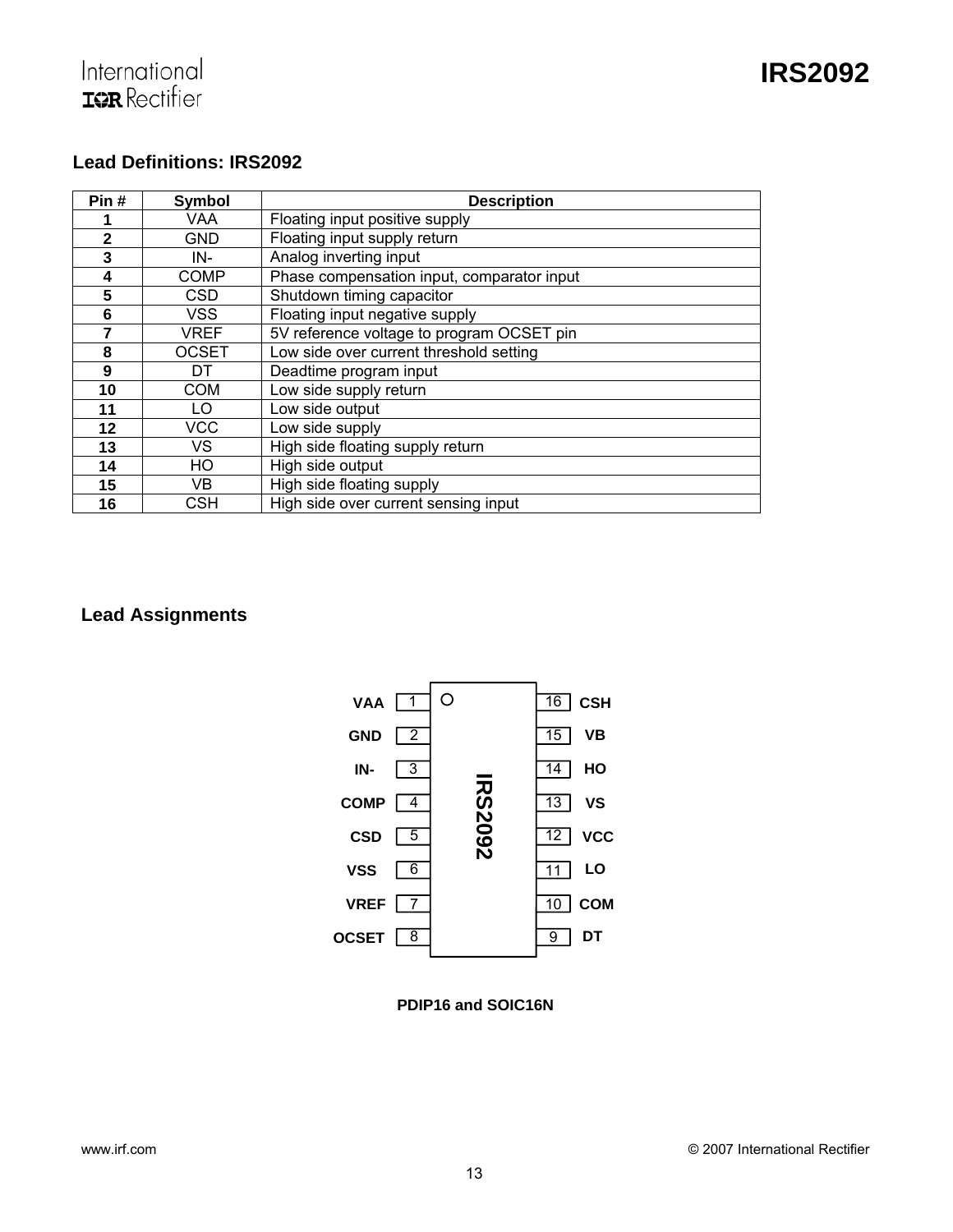## **IRS2092**





NOTES:

- 1 DIMENSIONING & TOLERANCING PER ANSI Y14.5M-1982.
- 2 CONTROLLING DIMENSION: INCH.
- 3 DIMENSIONS ARE SHOWN IN MILLIMETERS [INCHES].
- 4 OUTLINE CONFORMS TO JEDEC OUTLINE MS-001AA.
- 5 MEASURED WITH THE LEADS CONSTRAINED TO BE PERPENDICULAR TO DATUM PLANE C.
- DIMENSION DOES NOT INCLUDE MOLD PROTUSIONS. MOLD  $\circledcirc$ PROTUSIONS SHALL NOT EXCEED 0.25 [.010].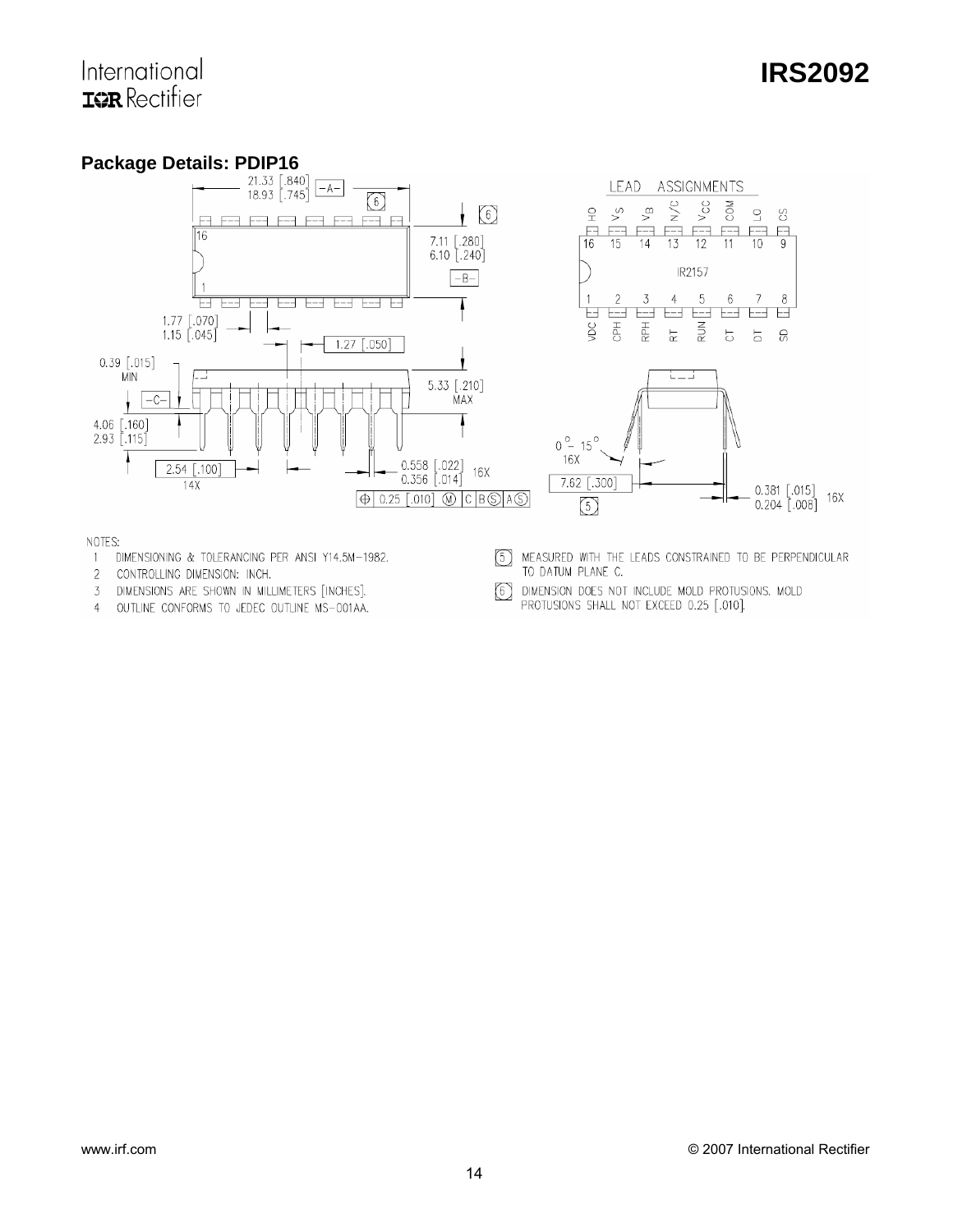### **Package Details: SOIC16N**



 $(5)$ 

 $\sqrt{6}$ 

- 1. DIMENSIONING & TOLERANCING PER ANSI Y14.5M-1982.
- 2. CONTROLLING DIMENSION: MILLIMETER
- 3. DIMENSIONS ARE SHOWN IN MILLIMETERS [INCHES].
- 4. OUTLINE CONFORMS TO JEDEC OUTLINE MS-012AC.

DIMENSION IS THE LENGTH OF LEAD FOR SOLDERING TO A SUBSTRATE.

DIMENSION DOES NOT INCLUDE MOLD PROTUSIONS. MOLD PROTUSIONS SHALL NOT EXCEED 0.15 [.006 ].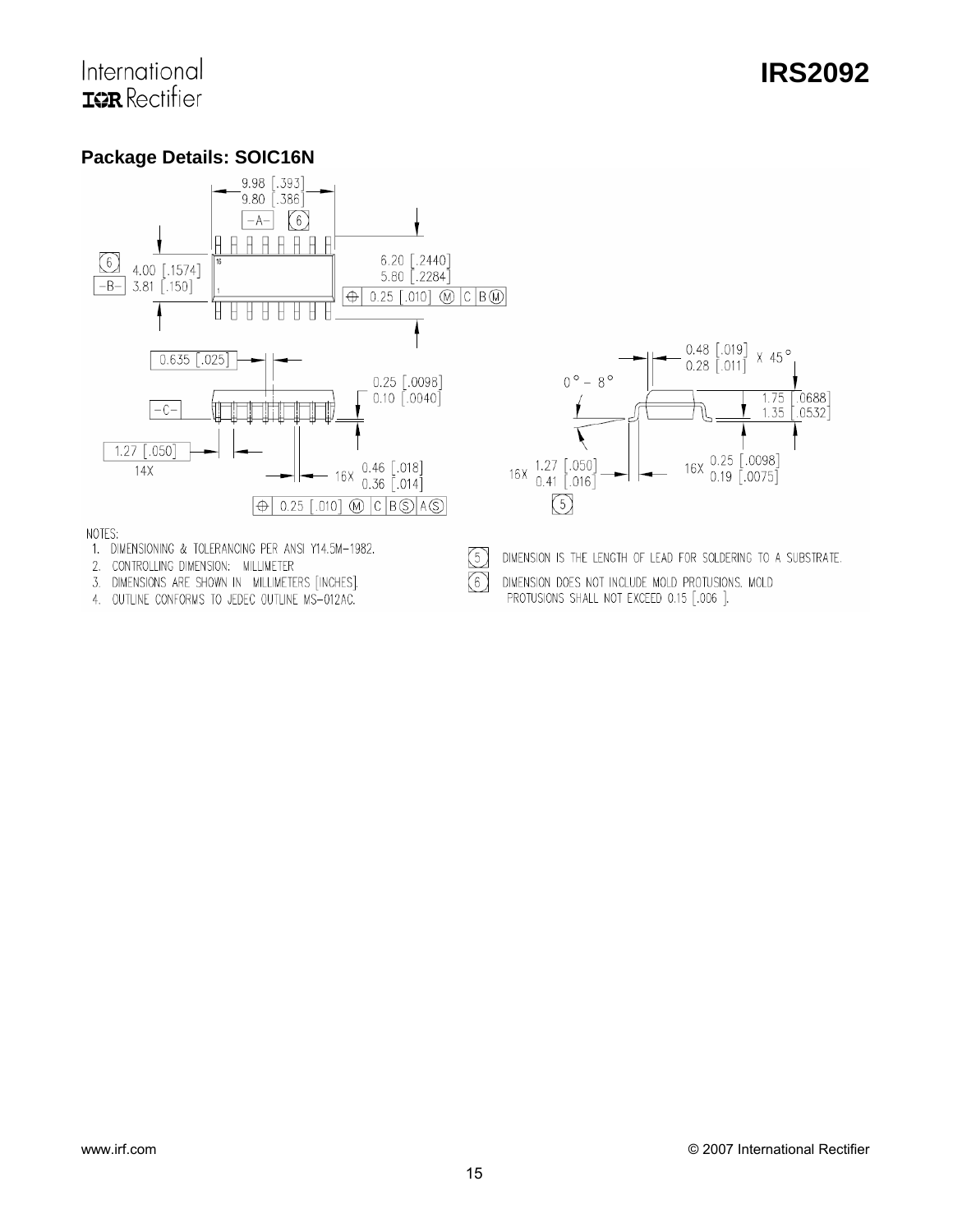### **Tape and Reel Details: SOIC16N**



#### CARRIER TAPE DIMENSION FOR 16SOICN

|                       |       | Metric | Imperial |       |  |
|-----------------------|-------|--------|----------|-------|--|
| Code                  | Min   | Max    | Min      | Max   |  |
| Α                     | 7.90  | 8.10   | 0.311    | 0.318 |  |
| B                     | 3.90  | 4.10   | 0.153    | 0.161 |  |
| $\overline{\text{c}}$ | 15.70 | 16.30  | 0.618    | 0.641 |  |
| D                     | 7.40  | 7.60   | 0.291    | 0.299 |  |
| Ē                     | 6.40  | 6.60   | 0.252    | 0.260 |  |
| F                     | 10.20 | 10.40  | 0.402    | 0.409 |  |
| G                     | 1.50  | n/a    | 0.059    | n/a   |  |
| H                     | 1.50  | 1.60   | 0.059    | 0.062 |  |



#### REEL DIMENSIONS FOR 16SOICN

|      | Metric |        |        | Imperial |  |
|------|--------|--------|--------|----------|--|
| Code | Min    | Max    | Min    | Max      |  |
| Α    | 329.60 | 330.25 | 12.976 | 13.001   |  |
| B    | 20.95  | 21.45  | 0.824  | 0.844    |  |
| C    | 12.80  | 13.20  | 0.503  | 0.519    |  |
| D    | 1.95   | 2.45   | 0.767  | 0.096    |  |
| E    | 98.00  | 102.00 | 3.858  | 4.015    |  |
| F    | n/a    | 22.40  | n/a    | 0.881    |  |
| G    | 18.50  | 21.10  | 0.728  | 0.830    |  |
| H    | 16.40  | 18.40  | 0.645  | 0.724    |  |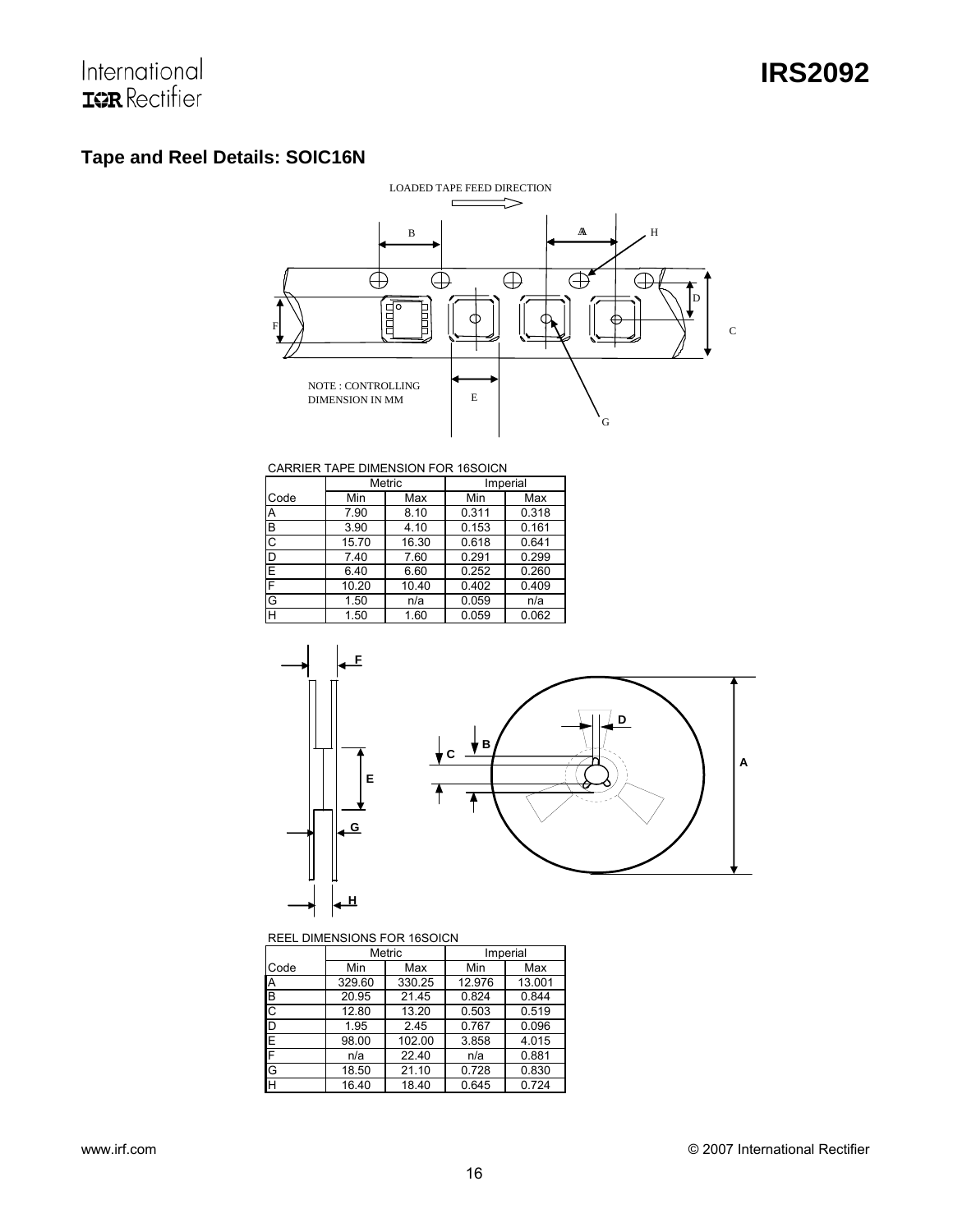### **Part Marking Information**